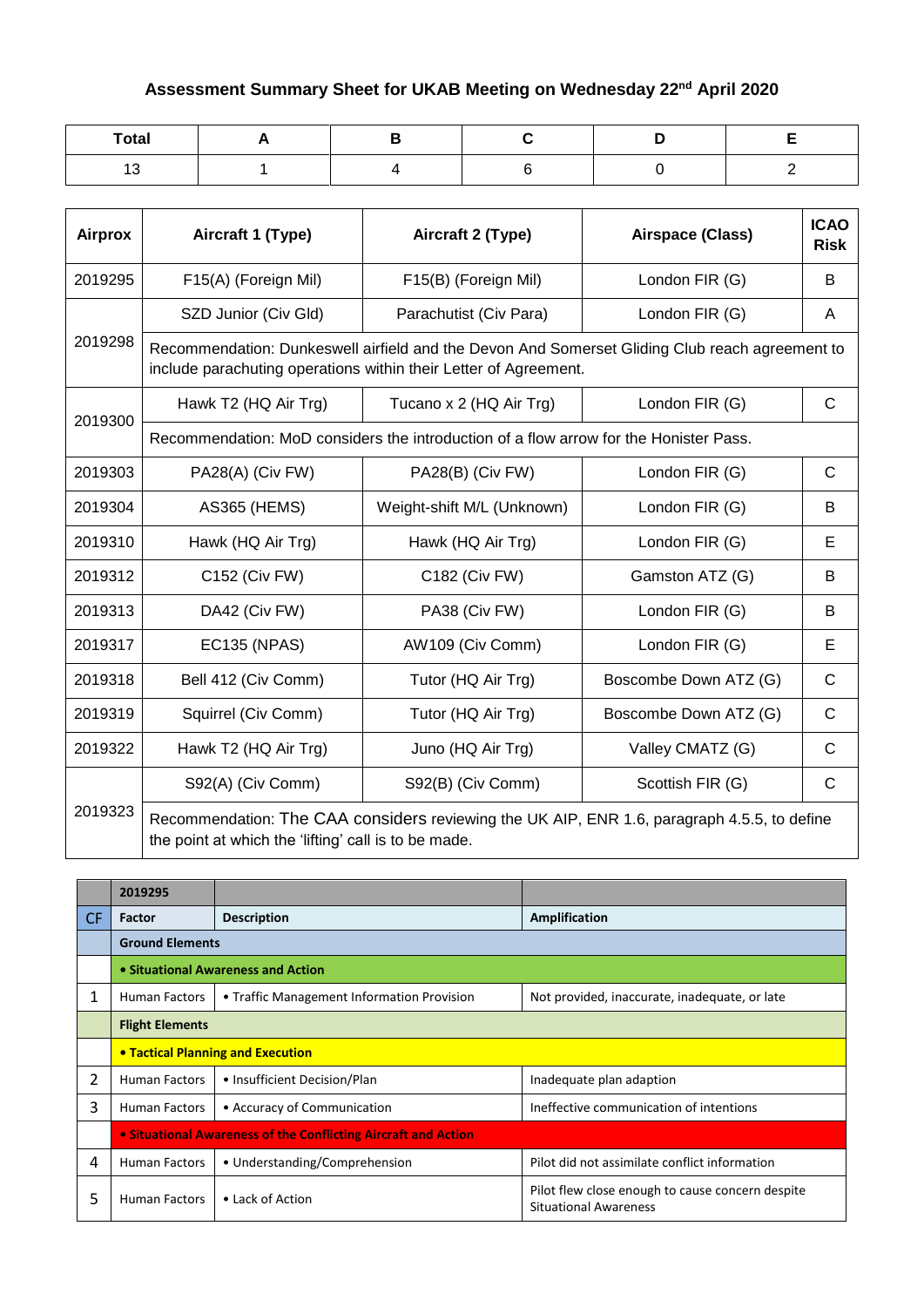| b | Human Factors        | • Distraction - Job Related    | Pilot was engaged in other tasks                            |  |
|---|----------------------|--------------------------------|-------------------------------------------------------------|--|
|   | • See and Avoid      |                                |                                                             |  |
|   | <b>Human Factors</b> | • Distraction - Job Related    | Pilot looking elsewhere                                     |  |
| 8 | Human Factors        | • Monitoring of Other Aircraft | Late-sighting by one or both pilots                         |  |
| 9 | <b>Human Factors</b> | • Lack of Action               | Pilot flew close enough to cause the other pilot<br>concern |  |

|           | 2019298                |                                                                |                                                                     |
|-----------|------------------------|----------------------------------------------------------------|---------------------------------------------------------------------|
| <b>CF</b> | Factor                 | <b>Description</b>                                             | Amplification                                                       |
|           | <b>Flight Elements</b> |                                                                |                                                                     |
|           |                        | • Regulations, Processes, Procedures and Compliance            |                                                                     |
| 1         | Organisational         | • Flight Operations Documentation and<br>Publications          | Inadequate regulations or procedures                                |
|           |                        | <b>• Tactical Planning and Execution</b>                       |                                                                     |
| 2         | <b>Human Factors</b>   | • Action Performed Incorrectly                                 | Incorrect or ineffective execution                                  |
| 3         | <b>Human Factors</b>   | • Aircraft Navigation                                          | Flew through promulgated and active airspace or<br>sporting site    |
|           |                        | • Situational Awareness of the Conflicting Aircraft and Action |                                                                     |
| 4         | Contextual             | • Situational Awareness and Sensory Events                     | Generic, late, no or incorrect Situational Awareness                |
|           | • See and Avoid        |                                                                |                                                                     |
| 5         | Contextual             | • Poor Visibility Encounter                                    | One or both aircraft were obscured from the other                   |
| 6         | <b>Human Factors</b>   | • Monitoring of Other Aircraft                                 | Non-sighting or effectively a non-sighting by one or<br>both pilots |

|           | 2019300                                                        |                                                      |                                                      |  |
|-----------|----------------------------------------------------------------|------------------------------------------------------|------------------------------------------------------|--|
| <b>CF</b> | <b>Factor</b>                                                  | <b>Description</b>                                   | Amplification                                        |  |
|           | <b>Flight Elements</b>                                         |                                                      |                                                      |  |
|           |                                                                | <b>• Tactical Planning and Execution</b>             |                                                      |  |
|           | <b>Human Factors</b>                                           | • Action Performed Incorrectly                       | Incorrect or ineffective execution                   |  |
|           | • Situational Awareness of the Conflicting Aircraft and Action |                                                      |                                                      |  |
| 2         | Contextual                                                     | • Situational Awareness and Sensory Events           | Generic, late, no or incorrect Situational Awareness |  |
|           |                                                                | • Electronic Warning System Operation and Compliance |                                                      |  |
| 3         |                                                                | • Any other event                                    | TCAS not able to alert due to terrain masking        |  |
|           | • See and Avoid                                                |                                                      |                                                      |  |
| 4         | Contextual                                                     | • Poor Visibility Encounter                          | One or both aircraft were obscured from the other    |  |
| 5         | <b>Human Factors</b>                                           | • Monitoring of Other Aircraft                       | Late-sighting by one or both pilots                  |  |

|     | 2019303                            |                                            |                                                                  |  |  |
|-----|------------------------------------|--------------------------------------------|------------------------------------------------------------------|--|--|
| -CF | Factor                             | <b>Description</b>                         | Amplification                                                    |  |  |
|     | <b>Ground Elements</b>             |                                            |                                                                  |  |  |
|     | • Situational Awareness and Action |                                            |                                                                  |  |  |
|     | Contextual                         | • Situational Awareness and Sensory Events | Not required to monitor the aircraft under the agreed<br>service |  |  |
|     | <b>Flight Elements</b>             |                                            |                                                                  |  |  |
|     | • Tactical Planning and Execution  |                                            |                                                                  |  |  |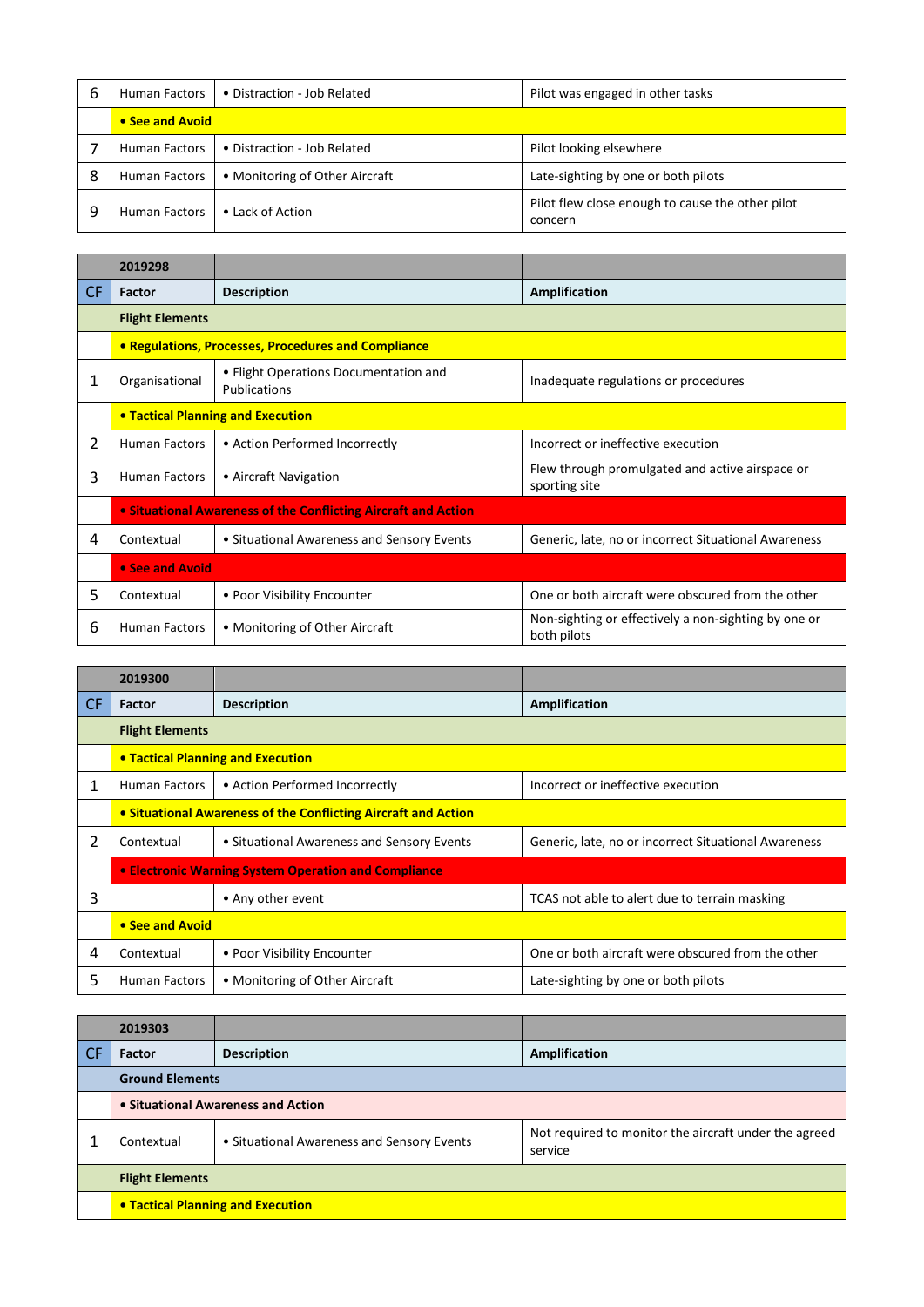| 2 | <b>Human Factors</b>                                           | • Action Performed Incorrectly             | Incorrect or ineffective execution                             |
|---|----------------------------------------------------------------|--------------------------------------------|----------------------------------------------------------------|
| 3 | <b>Human Factors</b>                                           | • Accuracy of Communication                | Ineffective communication of intentions                        |
| 4 | <b>Human Factors</b>                                           | • Communications by Flight Crew with ANS   | Pilot did not communicate with appropriate service<br>provider |
|   | • Situational Awareness of the Conflicting Aircraft and Action |                                            |                                                                |
| 5 | Contextual                                                     | • Situational Awareness and Sensory Events | Generic, late, no or incorrect Situational Awareness           |
|   | • See and Avoid                                                |                                            |                                                                |
| 6 | <b>Human Factors</b>                                           | • Perception of Visual Information         | Pilot was concerned by the proximity of the other<br>aircraft  |
|   | <b>Human Factors</b>                                           | • Lack of Individual Risk Perception       | Pilot flew close enough to cause the other pilot<br>concern    |

|           | 2019304                                                               |                                                                                             |                                                      |  |
|-----------|-----------------------------------------------------------------------|---------------------------------------------------------------------------------------------|------------------------------------------------------|--|
| <b>CF</b> | Factor                                                                | <b>Description</b>                                                                          | Amplification                                        |  |
|           | <b>Ground Elements</b>                                                |                                                                                             |                                                      |  |
|           |                                                                       | • Situational Awareness and Action                                                          |                                                      |  |
| 1         | Contextual                                                            | • Situational Awareness and Sensory Events                                                  | Generic, late, no or incorrect Situational Awareness |  |
|           | <b>Flight Elements</b>                                                |                                                                                             |                                                      |  |
|           | <b>• Situational Awareness of the Conflicting Aircraft and Action</b> |                                                                                             |                                                      |  |
| 2         | Contextual                                                            | • Situational Awareness and Sensory Events                                                  | Generic, late, no or incorrect Situational Awareness |  |
|           |                                                                       | • Electronic Warning System Operation and Compliance                                        |                                                      |  |
| 3         | Technical                                                             | • ACAS/TCAS System Failure                                                                  | Incompatible CWS equipment                           |  |
|           | • See and Avoid                                                       |                                                                                             |                                                      |  |
| 4         | Contextual                                                            | • Near Airborne Collision with Aircraft, Balloon,<br>Dirigible or Other Piloted Air Vehicle | A conflict in the FIR                                |  |
| 5         | <b>Human Factors</b>                                                  | • Monitoring of Other Aircraft                                                              | Late-sighting by one or both pilots                  |  |

|           | 2019310                                                        |                                                      |                                                                                  |
|-----------|----------------------------------------------------------------|------------------------------------------------------|----------------------------------------------------------------------------------|
| <b>CF</b> | Factor                                                         | <b>Description</b>                                   | Amplification                                                                    |
|           | <b>Flight Elements</b>                                         |                                                      |                                                                                  |
|           |                                                                | <b>• Tactical Planning and Execution</b>             |                                                                                  |
| 1         | <b>Human Factors</b>                                           | • Action Performed Incorrectly                       | Incorrect or ineffective execution                                               |
|           | • Situational Awareness of the Conflicting Aircraft and Action |                                                      |                                                                                  |
| 2         | <b>Human Factors</b>                                           | • Lack of Action                                     | Pilot flew close enough to cause concern despite<br><b>Situational Awareness</b> |
| 3         | <b>Human Factors</b>                                           | • Mentoring                                          | Sub-Optimal                                                                      |
|           |                                                                | • Electronic Warning System Operation and Compliance |                                                                                  |
| 4         | Contextual                                                     | • ACAS/TCAS TA                                       | TCAS TA / CWS indication                                                         |
|           | • See and Avoid                                                |                                                      |                                                                                  |
| 5         | <b>Human Factors</b>                                           | • Perception of Visual Information                   | Pilot perceived there was no conflict                                            |

| 2019312                                             |                    |               |
|-----------------------------------------------------|--------------------|---------------|
| Factor                                              | <b>Description</b> | Amplification |
| <b>Flight Elements</b>                              |                    |               |
| • Regulations, Processes, Procedures and Compliance |                    |               |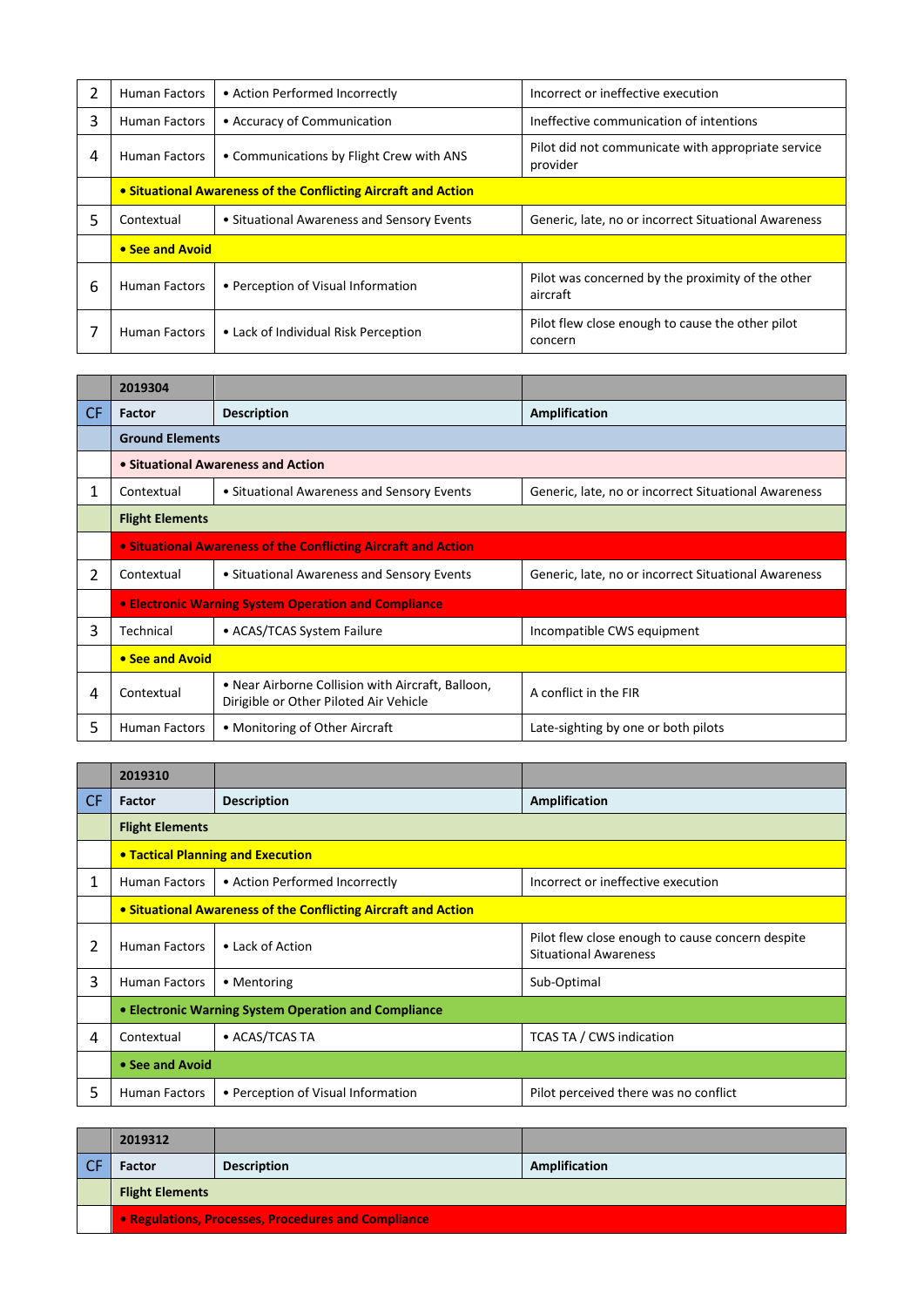| 1  | <b>Human Factors</b> | • Flight Crew ATM Procedure Deviation                          | Regulations/procedures not complied with                            |  |
|----|----------------------|----------------------------------------------------------------|---------------------------------------------------------------------|--|
|    |                      | <b>• Tactical Planning and Execution</b>                       |                                                                     |  |
| 2  | <b>Human Factors</b> | • No Decision/Plan                                             | Inadequate planning                                                 |  |
| 3  | <b>Human Factors</b> | • Action Performed Incorrectly                                 | Incorrect or ineffective execution                                  |  |
| 4  | <b>Human Factors</b> | • Aircraft Navigation                                          | Did not avoid/conform with the pattern of traffic<br>already formed |  |
| 5  | <b>Human Factors</b> | • Accuracy of Communication                                    | Ineffective communication of intentions                             |  |
|    |                      | • Situational Awareness of the Conflicting Aircraft and Action |                                                                     |  |
| 6  | Contextual           | • Situational Awareness and Sensory Events                     | Generic, late, no or incorrect Situational Awareness                |  |
| 7  | <b>Human Factors</b> | • Monitoring of Other Aircraft                                 | Pilot did not sufficiently integrate with the other<br>aircraft     |  |
|    |                      | <b>• Electronic Warning System Operation and Compliance</b>    |                                                                     |  |
| 8  | Technical            | • ACAS/TCAS System Failure                                     | CWS did not alert as expected                                       |  |
|    | • See and Avoid      |                                                                |                                                                     |  |
| 9  | Contextual           | • Poor Visibility Encounter                                    | One or both aircraft were obscured from the other                   |  |
| 10 | <b>Human Factors</b> | • Monitoring of Other Aircraft                                 | Non-sighting or effectively a non-sighting by one or<br>both pilots |  |

|           | 2019313                                                        |                                            |                                                                     |
|-----------|----------------------------------------------------------------|--------------------------------------------|---------------------------------------------------------------------|
| <b>CF</b> | <b>Factor</b>                                                  | <b>Description</b>                         | <b>Amplification</b>                                                |
|           | <b>Ground Elements</b>                                         |                                            |                                                                     |
|           |                                                                | • Situational Awareness and Action         |                                                                     |
| 1         | Contextual                                                     | • Situational Awareness and Sensory Events | Not required to monitor the aircraft under the agreed<br>service    |
|           | <b>Flight Elements</b>                                         |                                            |                                                                     |
|           | • Situational Awareness of the Conflicting Aircraft and Action |                                            |                                                                     |
| 2         | Contextual                                                     | • Situational Awareness and Sensory Events | Generic, late, no or incorrect Situational Awareness                |
| 3         | <b>Human Factors</b>                                           | • Distraction - Job Related                | Pilot was engaged in other tasks                                    |
|           | • Electronic Warning System Operation and Compliance           |                                            |                                                                     |
| 4         | Contextual                                                     | • ACAS/TCAS TA                             | TCAS TA / CWS indication                                            |
|           | • See and Avoid                                                |                                            |                                                                     |
| 5         | <b>Human Factors</b>                                           | • Monitoring of Other Aircraft             | Non-sighting or effectively a non-sighting by one or<br>both pilots |
| 6         | <b>Human Factors</b>                                           | • Monitoring of Other Aircraft             | Late-sighting by one or both pilots                                 |

|           | 2019317                                                        |                                            |                                                                  |
|-----------|----------------------------------------------------------------|--------------------------------------------|------------------------------------------------------------------|
| <b>CF</b> | <b>Factor</b>                                                  | <b>Description</b>                         | Amplification                                                    |
|           | <b>Ground Elements</b>                                         |                                            |                                                                  |
|           | • Situational Awareness and Action                             |                                            |                                                                  |
|           | Contextual                                                     | • Situational Awareness and Sensory Events | Not required to monitor the aircraft under the agreed<br>service |
|           | <b>Flight Elements</b>                                         |                                            |                                                                  |
|           | • Tactical Planning and Execution                              |                                            |                                                                  |
| 2         | <b>Human Factors</b>                                           | • Insufficient Decision/Plan               | Inadequate plan adaption                                         |
|           | • Situational Awareness of the Conflicting Aircraft and Action |                                            |                                                                  |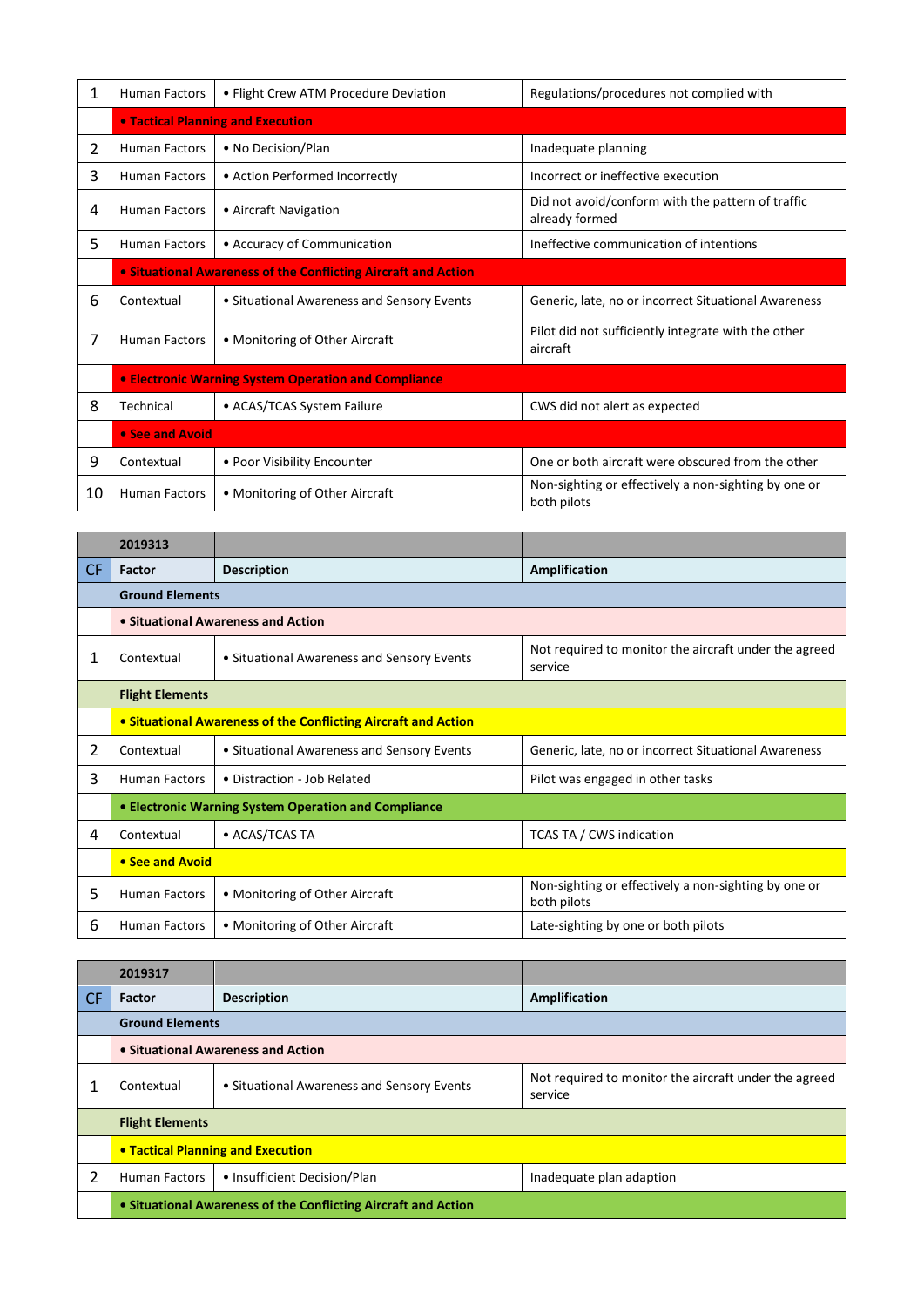|   | <b>Human Factors</b>                                 | • Interpretation of Automation or Flight Deck<br>Information | CWS sighting report                                                 |
|---|------------------------------------------------------|--------------------------------------------------------------|---------------------------------------------------------------------|
|   | • Electronic Warning System Operation and Compliance |                                                              |                                                                     |
| 4 | Contextual                                           | • ACAS/TCAS TA                                               | TCAS TA / CWS indication                                            |
|   | • See and Avoid                                      |                                                              |                                                                     |
|   | Contextual                                           | • Poor Visibility Encounter                                  | One or both aircraft were obscured from the other                   |
| 6 | <b>Human Factors</b>                                 | • Monitoring of Other Aircraft                               | Non-sighting or effectively a non-sighting by one or<br>both pilots |

|           | 2019318                                              |                                                       |                                                                     |  |
|-----------|------------------------------------------------------|-------------------------------------------------------|---------------------------------------------------------------------|--|
| <b>CF</b> | Factor                                               | <b>Description</b>                                    | <b>Amplification</b>                                                |  |
|           | <b>Ground Elements</b>                               |                                                       |                                                                     |  |
|           |                                                      | • Situational Awareness and Action                    |                                                                     |  |
| 1         | Contextual                                           | • Situational Awareness and Sensory Events            | Generic, late, no or incorrect Situational Awareness                |  |
|           | <b>Flight Elements</b>                               |                                                       |                                                                     |  |
|           |                                                      | • Regulations, Processes, Procedures and Compliance   |                                                                     |  |
| 2         | Organisational                                       | • Flight Operations Documentation and<br>Publications | Inadequate regulations or procedures                                |  |
|           | <b>• Tactical Planning and Execution</b>             |                                                       |                                                                     |  |
| 3         | <b>Human Factors</b>                                 | • Insufficient Decision/Plan                          | Inadequate plan adaption                                            |  |
|           | • Electronic Warning System Operation and Compliance |                                                       |                                                                     |  |
| 4         | Contextual                                           | • ACAS/TCAS TA                                        | TCAS TA / CWS indication                                            |  |
|           | • See and Avoid                                      |                                                       |                                                                     |  |
| 5         | <b>Human Factors</b>                                 | • Monitoring of Other Aircraft                        | Non-sighting or effectively a non-sighting by one or<br>both pilots |  |
| 6         | <b>Human Factors</b>                                 | • Perception of Visual Information                    | Pilot was concerned by the proximity of the other<br>aircraft       |  |

|                | 2019319                                              |                                                       |                                                                     |
|----------------|------------------------------------------------------|-------------------------------------------------------|---------------------------------------------------------------------|
| <b>CF</b>      | Factor                                               | <b>Description</b>                                    | Amplification                                                       |
|                | <b>Flight Elements</b>                               |                                                       |                                                                     |
|                |                                                      | • Regulations, Processes, Procedures and Compliance   |                                                                     |
| 1              | Organisational                                       | • Flight Operations Documentation and<br>Publications | Inadequate regulations or procedures                                |
|                | <b>• Tactical Planning and Execution</b>             |                                                       |                                                                     |
| $\overline{2}$ | <b>Human Factors</b>                                 | • Insufficient Decision/Plan                          | Inadequate plan adaption                                            |
|                | • Electronic Warning System Operation and Compliance |                                                       |                                                                     |
| 3              | Contextual                                           | • ACAS/TCAS TA                                        | <b>TCAS TA / CWS indication</b>                                     |
|                | • See and Avoid                                      |                                                       |                                                                     |
| 4              | <b>Human Factors</b>                                 | • Monitoring of Other Aircraft                        | Non-sighting or effectively a non-sighting by one or<br>both pilots |
| 5              | <b>Human Factors</b>                                 | • Perception of Visual Information                    | Pilot was concerned by the proximity of the other<br>aircraft       |

|           | 2019322                |                    |               |
|-----------|------------------------|--------------------|---------------|
| <b>CE</b> | Factor                 | <b>Description</b> | Amplification |
|           | <b>Ground Elements</b> |                    |               |